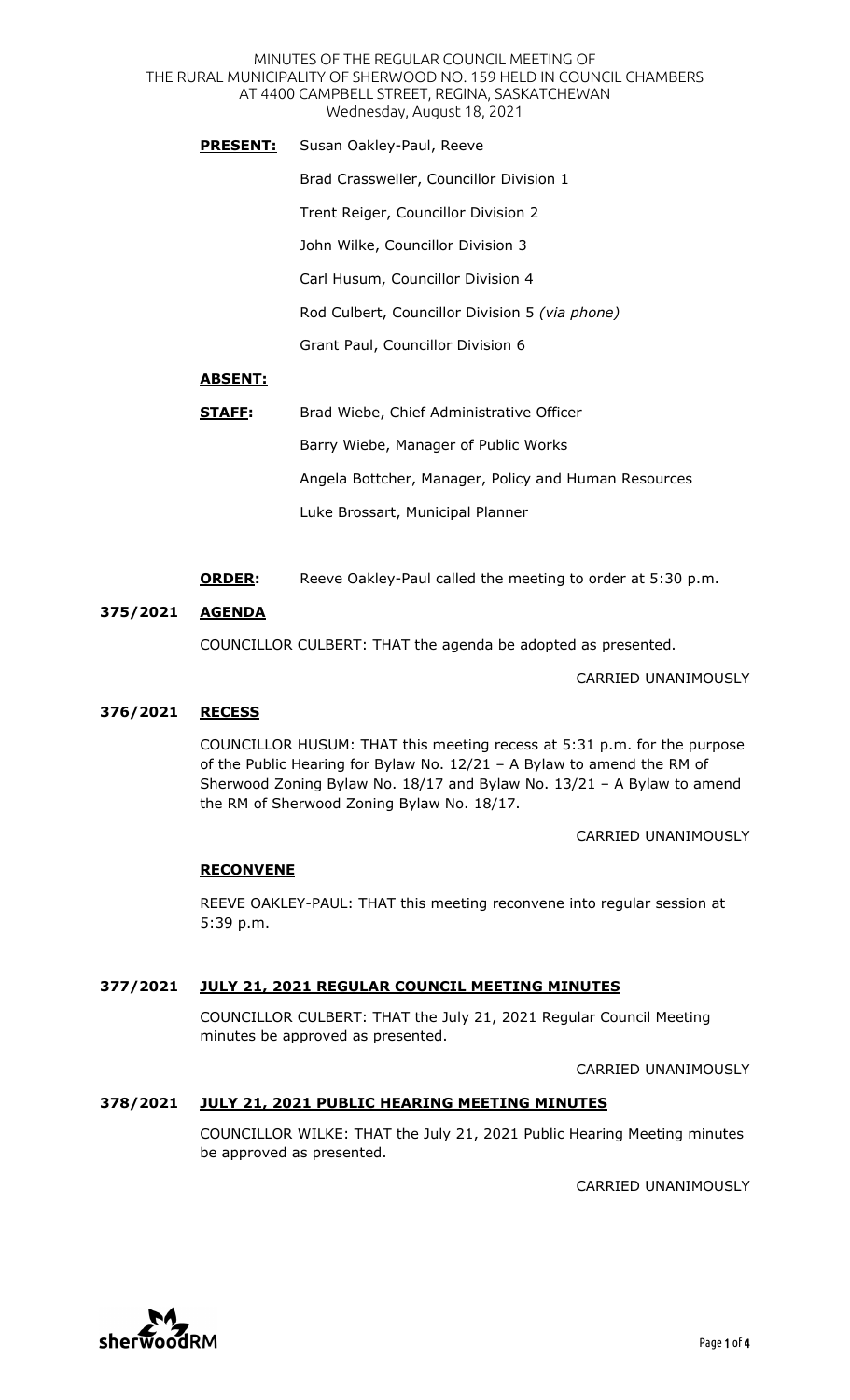# **379/2021 AUGUST.2021 FINANCIAL UPDATE**

COUNCILLOR REIGER: THAT the August 2021 Financial Update report be accepted as information and filed.

CARRIED UNANIMOUSLY

#### **380/2021 MONTHLY FINANCIAL REPORTS – JULY 2021**

COUNCILLOR HUSUM: THAT the Monthly Financial Reports for July 2021 be accepted as information and filed.

CARRIED UNANIMOUSLY

### **381/2021 MONTHLY RESERVE FUND SUMMARY**

COUNCILLOR WILKE: THAT the Monthly Reserve Fund Summary for July 2021 be accepted as information and filed.

CARRIED UNANIMOUSLY

#### **382/2021 LIST OF ACCOUNTS FOR REVIEW**

COUNCILLOR CULBERT: THAT cheque numbers 19591 to 19664 totaling \$711,061.54 for July 2021, as outlined in the List of Accounts for Review attached to and forming part of these minutes be approved; and,

THAT the Payroll and Electronic Funds Transfer for July 2021 totaling \$252,458.49 be ratified.

CARRIED UNANIMOUSLY

#### **383/2021 PUBLIC WORKS OPERATIONS AND PROJECTS UPDATE - JULY**

COUNCILLOR HUSUM: THAT the July Public Works Operations and Projects Update report be accepted as information and filed.

CARRIED UNANIMOUSLY

#### **384/2021 BYLAW NO. 12/21 – A BYLAW TO AMEND THE RM OF SHERWOOD ZONING BYLAW NO. 18/17**

COUNCILLOR CULBERT: THAT Bylaw No. 12/21 - A Bylaw to amend the RM of Sherwood Zoning Bylaw No. 18/17, be read a second time.

CARRIED UNANIMOUSLY

### **385/2021 BYLAW NO. 12/21 – A BYLAW TO AMEND THE RM OF SHERWOOD ZONING BYLAW NO. 18/17**

COUNCILLOR HUSUM: THAT Bylaw No. 12/21 - A Bylaw to amend the RM of Sherwood Zoning Bylaw No. 18/17, be read a third time and hereby adopted.

CARRIED UNANIMOUSLY

### **386/2021 BYLAW NO. 13/21 – A BYLAW TO AMEND THE RM OF SHERWOOD ZONING BYLAW NO. 18/17**

COUNCILLOR CULBERT: THAT Bylaw No. 13/21 - A Bylaw to amend the RM of Sherwood Zoning Bylaw No. 18/17, be read a second time.

CARRIED UNANIMOUSLY

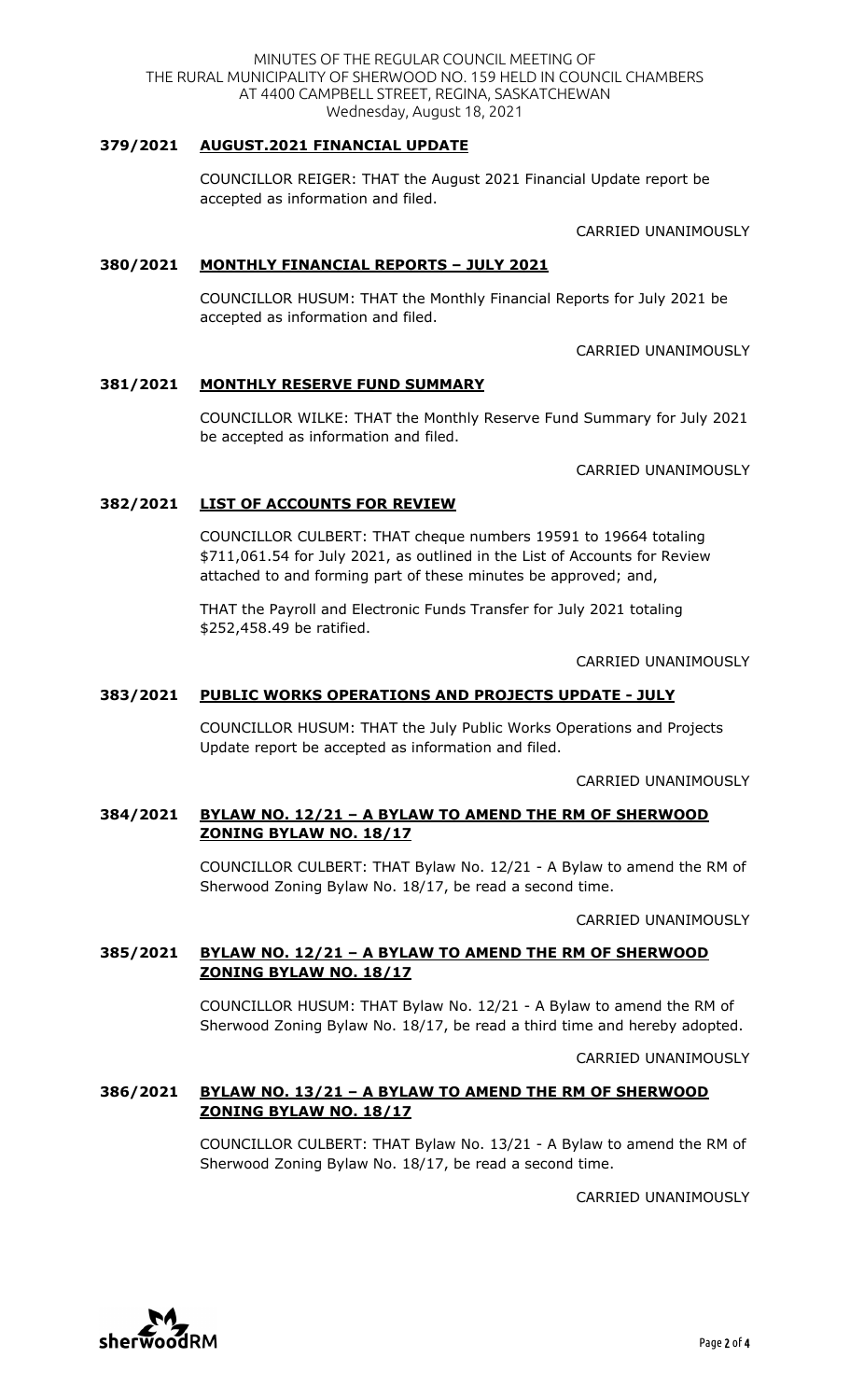# **387/2021 BYLAW NO. 13/21 – A BYLAW TO AMEND THE RM OF SHERWOOD ZONING BYLAW NO. 18/17**

COUNCILLOR PAUL: THAT Bylaw No. 13/21 - A Bylaw to amend the RM of Sherwood Zoning Bylaw No. 18/17, be read a third time and hereby adopted.

CARRIED UNANIMOUSLY

# **388/2021 AUGUST.2021 ADMINISTRATION UPDATE**

COUNCILLOR PAUL: THAT the August 2021 Administration Update report be accepted as information and filed.

CARRIED UNANIMOUSLY

# **389/2021 2021 LIST OF LANDS WITH ARREARS**

COUNCILLOR CULBERT: THAT the 2021 List of Lands in Arrears, which excludes any lands with arrears that are less than half of the previous year's levy, attached and forming part of these minutes, be accepted as presented: and

THAT the 2021 Tax Enforcement List be published in one edition of the Regina Leader Post: and

FURTHERMORE, THAT a tax lien be registered against any land on the 2021 Tax Enforcement List still having taxes in arrears sixty (60) clear days after the publication of the Tax Enforcement List in the Regina Leader Post.

CARRIED UNANIMOUSLY

# **390/2021 ROYAL CANADIAN LEGION SASKATCHEWAN COMMAND "MILITARY SERVICE RECOGNITION BOOK"**

COUNCILLOR REIGER: THAT the sponsorship to the Royal Canadian Legion by purchasing an quarter page full color advertisement in the Military Service Recognition Book in the amount of \$395.24 plus \$19.76 GST for a total cost of \$415.00 be approved.

#### CARRIED UNANIMOUSLY

# **391/2021 COMMUNICATIONS**

COUNCILLOR WILKE: THAT the following correspondence be accepted as information and filed:

- 1. July 14, 2021 SARM News Release: SARM Asks for Assistance for Producers Dealing with Severe Drought Conditions
- 2. Prairie Central District for Sport, Culture and Recreation July 14, 2021 E-News
- 3. Prairie Central District for Sport, Culture and Recreation July 28, 2021 E-News
- 4. August 9, 2021 SARM News Release: SARM Encouraged by Federal AgriStability Announcement, But More Needed
- 5. White Butte RCMP Stats July 2021

CARRIED UNANIMOUSLY

# **392/2021 RECESS**

COUNCILLOR HUSUM: THAT this meeting go into recess at 6:33 p.m.

CARRIED UNANIMOUSLY